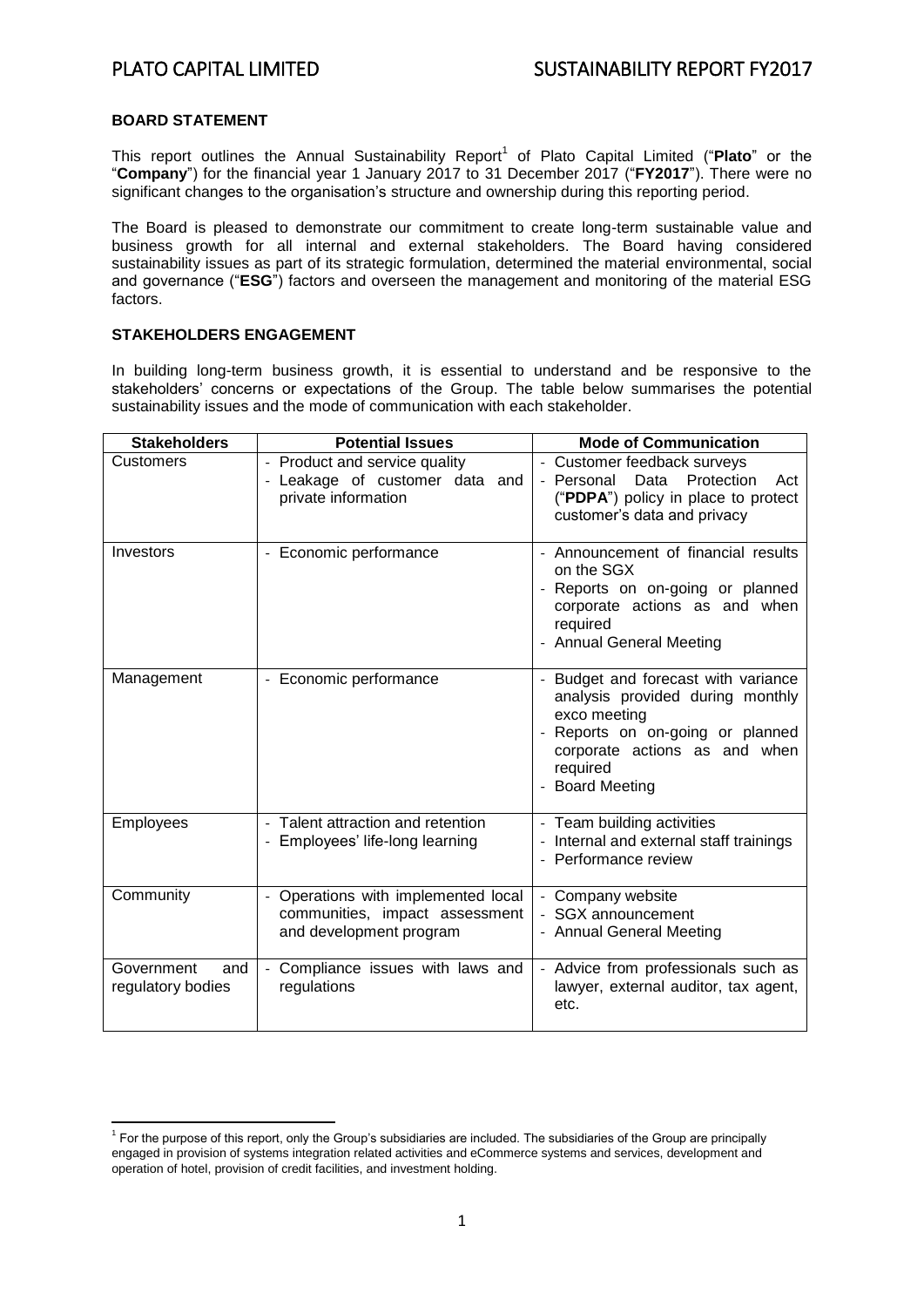## **MATERIALITY ASSESSMENT**

This Sustainability Report has been guided and prepared by reference to the globally recognised Global Reporting Initiative ("**GRI**") Standards and the Singapore Exchange's ("**SGX**") Sustainability Reporting Guidelines. Although the data and statistics disclosed in this report have not been assured by an independent external party, internal verification has been performed to ensure their accuracy.

As guided, a materiality assessment had been conducted by the management to determine and rank the significance of the Group's ESG issues, identify strategic direction and set performance targets. From the above exercise, all potential material topics have been plotted in a materiality matrix as shown in Figure 1 based on their possible impact to the Group's business, and against their importance to both internal and external stakeholders.



#### *Figure 1: Materiality Matrix*

# **Material Aspects and Indicators**

| Category    | <b>ESG Factors</b>                  | <b>GRI</b> ref                                                                                                   | Where the Impact<br><b>Occurs</b> |
|-------------|-------------------------------------|------------------------------------------------------------------------------------------------------------------|-----------------------------------|
| Economic    | Economic<br>performance             | 201:<br>Direct<br>value<br>economic<br>generated and distributed                                                 | Within and outside<br>the Group   |
| People      | Talent attraction and<br>retention  | 401: Total number and rates of new<br>employee hires and employee<br>turnover by age group, gender and<br>region | Within the Group                  |
| People      | life-long<br>Employees'<br>learning | 404: Average hours of training per<br>year per employee by gender, and<br>by employee category                   | Within the Group                  |
| Marketplace | Product and services<br>quality     | 102: Results of surveys measuring<br>customer satisfaction                                                       | Outside the Group                 |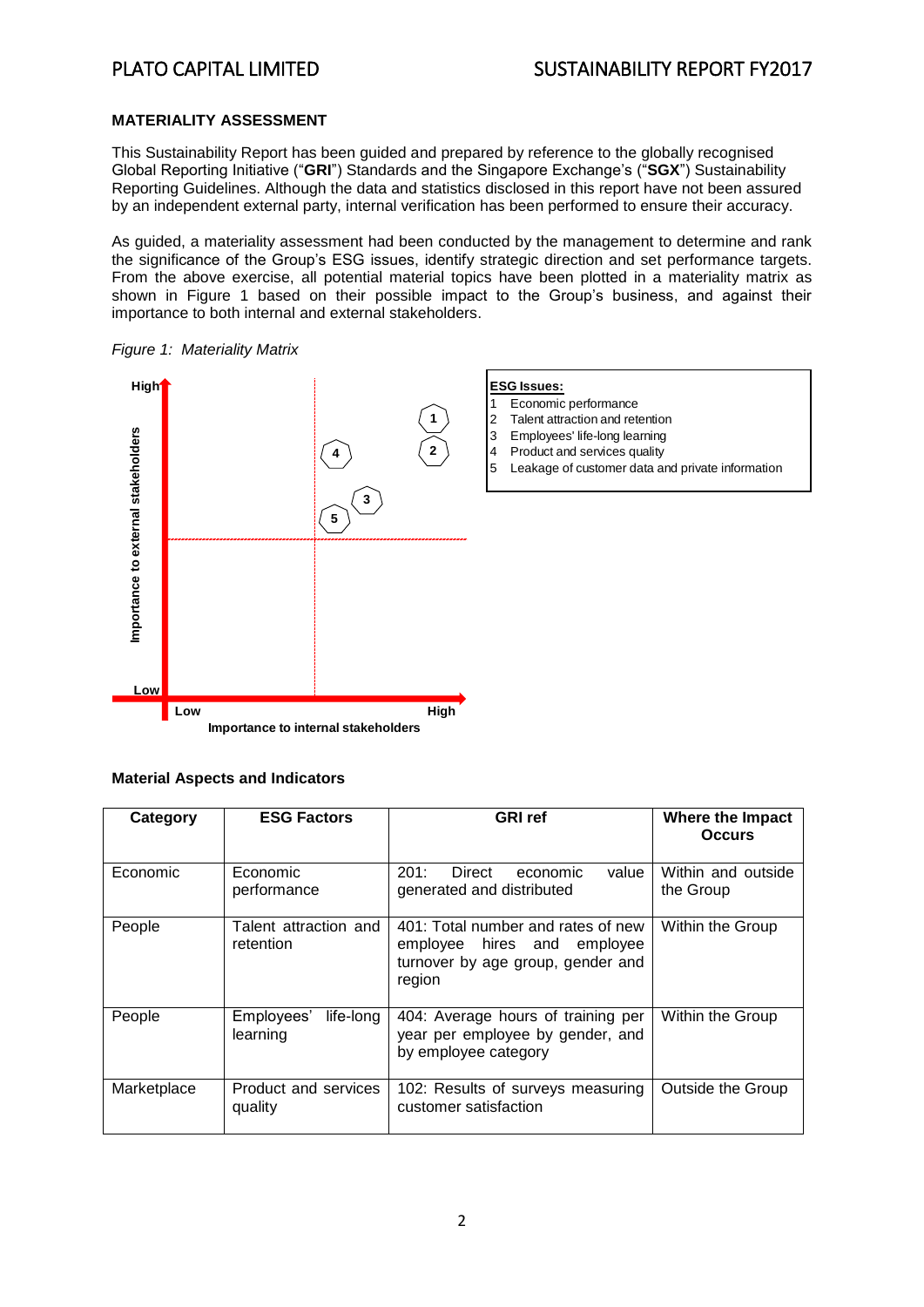# PLATO CAPITAL LIMITED SUSTAINABILITY REPORT FY2017

| Category    | <b>ESG Factors</b>                    | <b>GRI</b> ref                                                                                                                                  | Where the Impact<br><b>Occurs</b> |
|-------------|---------------------------------------|-------------------------------------------------------------------------------------------------------------------------------------------------|-----------------------------------|
| Marketplace | private<br>and<br>data<br>information | Leakage of customer   418: Total number of substantiated<br>complaints regarding breaches of<br>customer privacy and losses of<br>customer data | Outside the Group                 |

# **ECONOMIC**

# **Financial Highlights**



*Figure 2: Profit for FY2017 (in S\$'000)*

For more details on financial performance for FY2017, please refer to the Chairman's Statement and the Group's financial statements on pages 3 and 42 to 112 of the Company's Annual Report 2017 despatched to shareholders of the Company on 28 March 2018, respectively.

#### **PEOPLE**

#### **Labour Practices**

Employee is the key driver of an organisation to ensure sustainable business growth. To achieve talent attraction and retention, the Group's workforce practice and behaviour are to provide fair and equal opportunity based on qualification, skills and competency of employees. The Group is also committed to protect and respect human rights of employees in accordance with relevant laws and regulations as well as ensuring the employee safety and well-being.

Management continues to practise diversity in workforce as seen through our employees' demographics in Figure 3. As at the end of FY2017, the Group reported a total headcount of 25 people, of which 44% are male and 56% are female. The Group also encourage our employees to work beyond the statutory retirement age.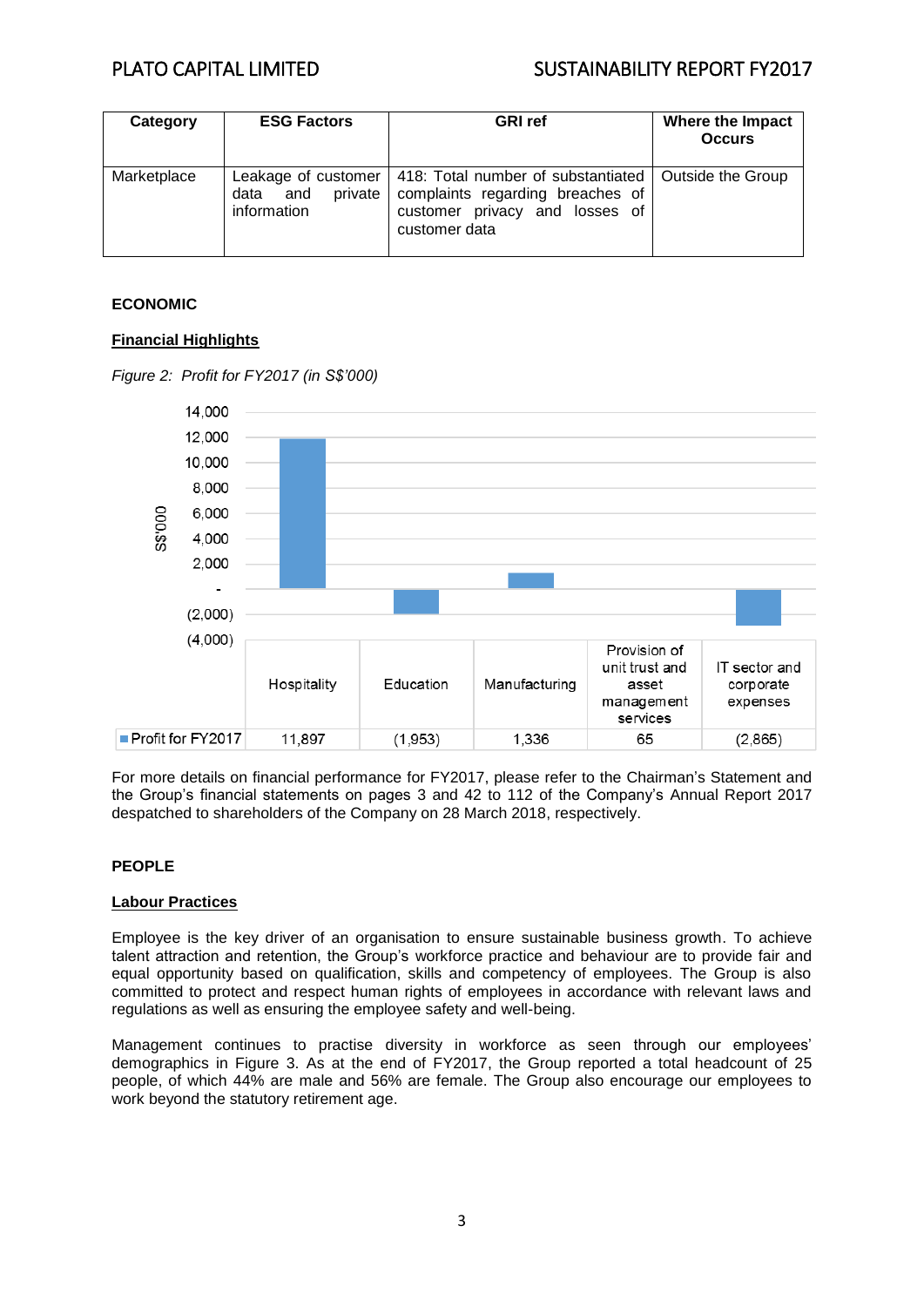| Figure 3: Workforce Composition in FY2017 |                           | By Age Group | <b>Total</b>        | %                |      |
|-------------------------------------------|---------------------------|--------------|---------------------|------------------|------|
|                                           |                           |              |                     | <b>Headcount</b> |      |
| <b>By Gender</b>                          | Total<br><b>Headcount</b> | %            | < 30 years old      | 6                | 24%  |
| Male                                      | 11                        | 44%          | $30 - 50$ years old | 13               | 52%  |
| Female                                    | 14                        | 56%          | > 50 years old      | 6                | 24%  |
| <b>Total</b>                              | 25                        | 100%         | Total               | 25               | 100% |

Management believes that the level of compensation is one of the key aspect to all employees. We open equal opportunity to all new hires regardless gender and age group. For existing employees, Management reviews the remuneration and staff benefits at least on annual basis based on employee's job performance and reference to the market rate aiming to create a productive and motivated workforce*.* 

We also introduced whistle-blowing policy that serves to provide a platform to employees to report in good faith and in confidence, without fear of reprisals and concerns, about any improper conduct within the Group. During the year, the Group has not received any grievances on labour practices and human rights.

# **Training and Learning**

Enhancing the skills of an employee is important towards sustainability and growth of a business enterprise. Our approach to develop our talent is to build a strong culture of learning and continuously improving their skills through on-the-job and off-the-job training in achieving high job performance, skills enhancement as well as supporting their career development. The Group also encourages employees who wish to pursue continuous professional development to gain further qualifications. The Group is committed to provide equal opportunities and appropriate level of training and development to all employees within the organisation.

During the year, our employees had participated in a range of training courses, either internally or externally, relating to the enhancement of skills and knowledge for their current role in the organisation. These include accounting and information technology ("**IT**") training and job specific training.